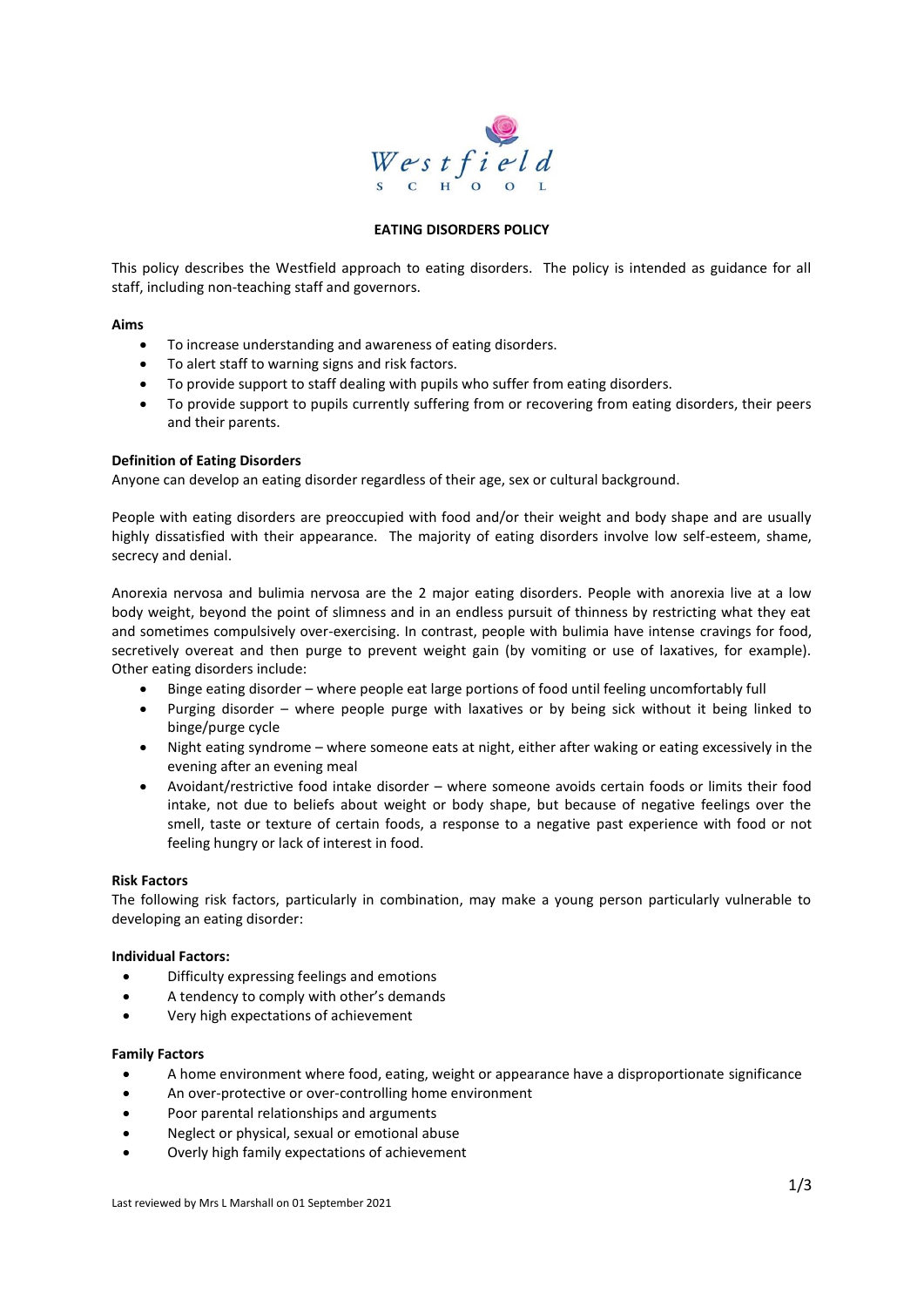## **Social Factors**

- Being bullied, teased or ridiculed due to weight or appearance
- Pressure to maintain a high level of fitness / low body weight for e.g. sport or dancing
- Social Media

## **Warning Signs**

School staff may become aware of warning signs which indicate a student is experiencing difficulties that may lead to an eating disorder. These warning signs should **always** be taken seriously and staff observing any of these warning signs should seek further advice from the safeguarding lead, Mrs Quinn and note their concerns on CPOMS.

### **Physical Signs**

- Weight loss/weight gain
- Dizziness, tiredness, fainting
- Breathlessness
- Feeling Cold
- Hair becomes dull or lifeless
- Swollen cheeks
- Callused knuckles
- Tension headaches
- Sore throats / mouth ulcers
- Tooth decay
- Joint and back pain

### **Behavioural Signs**

- Restricted eating
- Skipping meals
- Scheduling activities during lunch
- Strange behaviour around food
- Lying about how much they've eaten, when they've eaten or their weight
- Eating a lot of food very fast
- Exercising a lot
- Cutting food into small pieces or eating very slowly
- Wearing baggy clothes
- Wearing several layers of clothing
- Excessive chewing of gum/drinking of water
- Increased conscientiousness
- Increasing isolation / loss of friends
- Believes s/he is fat when s/he is not
- Secretive behaviour
- Visits the toilet immediately after meals
- Difficulty in doing physical exercise or opting out of PE

# **Psychological Signs**

- Preoccupation with food
- Sensitivity about eating
- Denial of hunger despite lack of food
- Feeling distressed or guilty after eating
- Self-dislike
- Fear of gaining weight
- Moodiness
- Excessive perfectionism
- Feeling isolated